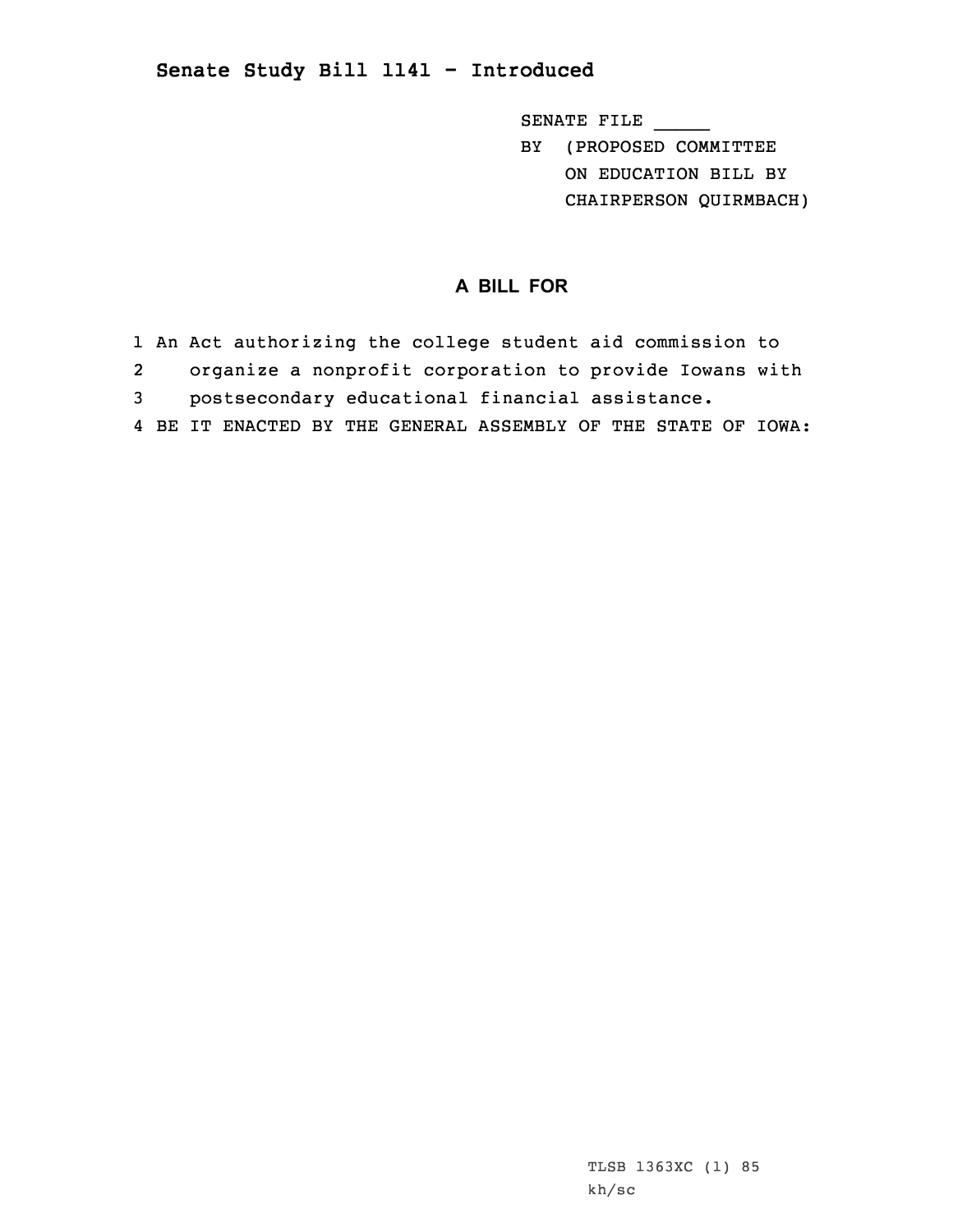1 Section 1. NEW SECTION. **261.8 Corporation for educational** 2 **financial assistance.**

 1. *Nonprofit corporation for receiving and disbursing funds.* The college student aid commission may organize <sup>a</sup> corporation under the provisions of chapter 504 that qualifies under section 501(c)(3) of the Internal Revenue Code as an organization exempt from taxation for the purpose of receiving and disbursing funds from public or private sources to be used to provide Iowans with educational financial assistance under programs administered by the commission. Unless otherwise provided in this section, the corporation is subject to the provisions of chapter 504.

 2. *Incorporators.* The incorporators of the corporation organized pursuant to this section shall be the chairperson of the commission, the executive director of the commission, and <sup>a</sup> member of the commission selected by <sup>a</sup> majority vote of the commission.

 3. *Board of directors.* The board of directors of the corporation organized pursuant to this section shall be the members of the commission appointed under section 261.1, subsection 2, paragraph *"d"*, or their successors in office.

22 4. *Accepting grants in aid.* The corporation organized pursuant to this section may accept grants of money or property from the federal government or private sources and may upon its own order use its money, property, or other resources for purposes of providing educational financial assistance under programs administered by the commission.

28 5. *Open meetings and open records.* The corporation is 29 subject to chapters 21 and 22.

 6. *Status.* The corporation shall collaborate with the commission for the purposes specified in this section, but the corporation shall not be considered, in whole or in part, an agency, department, or administrative unit of the state. The corporation shall not receive appropriations from the general assembly. Except as provided in subsection 5, the corporation

 $-1-$ 

LSB 1363XC (1) 85  $kh/\text{sc}$  1/3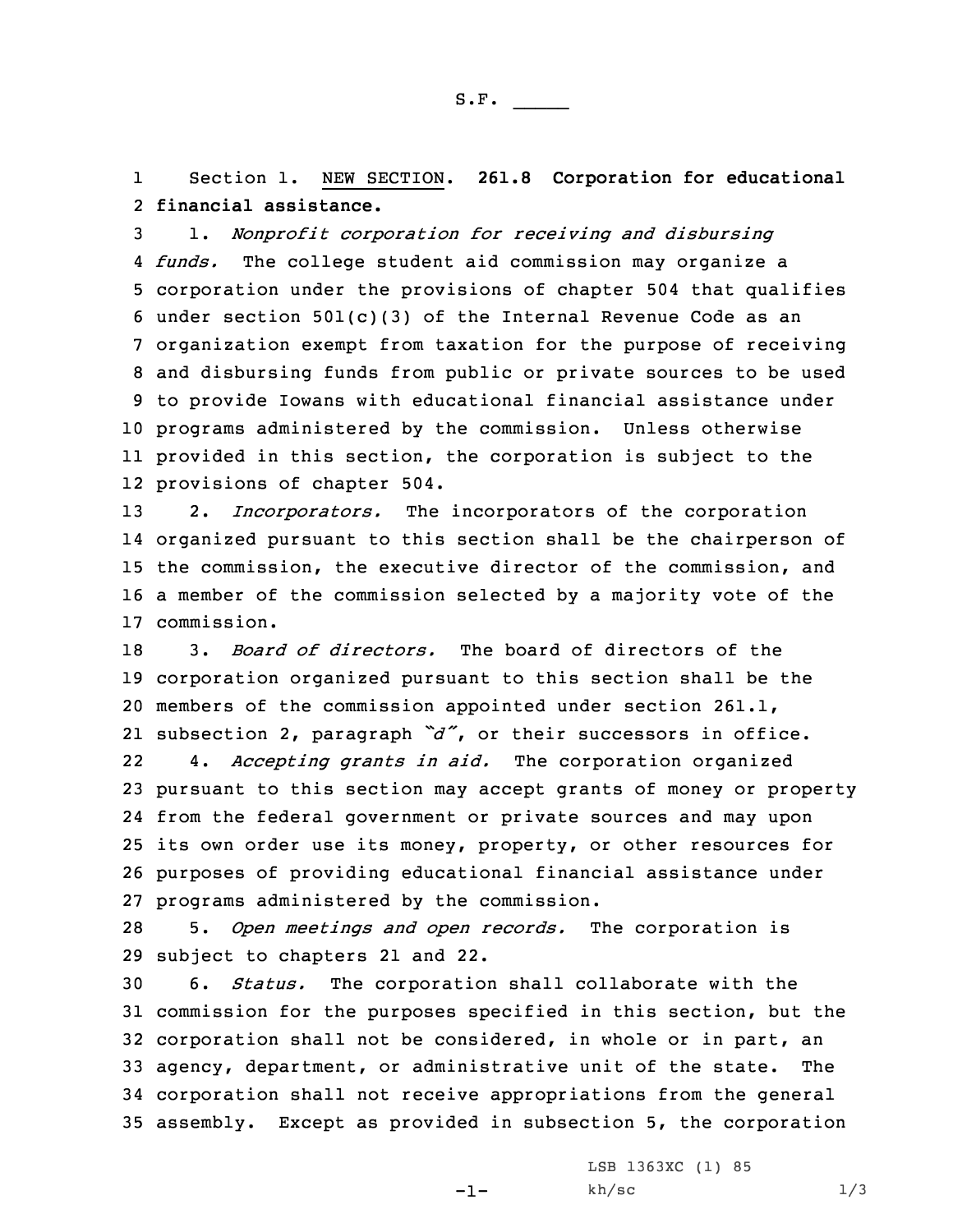1 shall not be required to comply with any requirements that 2 apply to <sup>a</sup> state agency, department, or administrative unit and 3 shall not exercise any sovereign power of the state.

4 7. *No state liability.* The corporation does not have authority to pledge the credit of the state, and the state shall not be liable for the debts or obligations of the corporation. All debts and obligations of the corporation shall be payable solely from the corporation's funds.

 8. *Tax deductible.* The corporation shall be established so that donations and bequests to it qualify as tax deductible under state income tax laws and under section 501(c)(3) of the Internal Revenue Code.

13 9. *Staffing and administrative support.* The commission 14 shall provide staff assistance and administrative support to 15 the corporation.

 10. *Report.* The corporation shall submit by January 15 annually <sup>a</sup> written report of its activities and operations to the governor, the general assembly, and the commission. EXPLANATION

 This bill authorizes the college student aid commission to organize <sup>a</sup> corporation under Iowa's revised Iowa nonprofit corporation Act that qualifies under section 501(c)(3) of the Internal Revenue Code as <sup>a</sup> tax-exempt organization. The corporation must be organized for the purpose of receiving and disbursing funds from public or private sources to be used to provide Iowans with educational financial assistance under programs administered by the college student aid commission in accordance with Code chapter 261.

 The incorporators of the corporation shall be the chairperson of the commission, the executive director of the commission, and <sup>a</sup> member of the commission selected by <sup>a</sup> majority vote of the commission. The board of directors of the corporation shall be the eight members of the commission appointed by the governor or their successors in office. The corporation may accept grants of money or property

 $-2-$ 

LSB 1363XC (1) 85  $kh/sec$  2/3